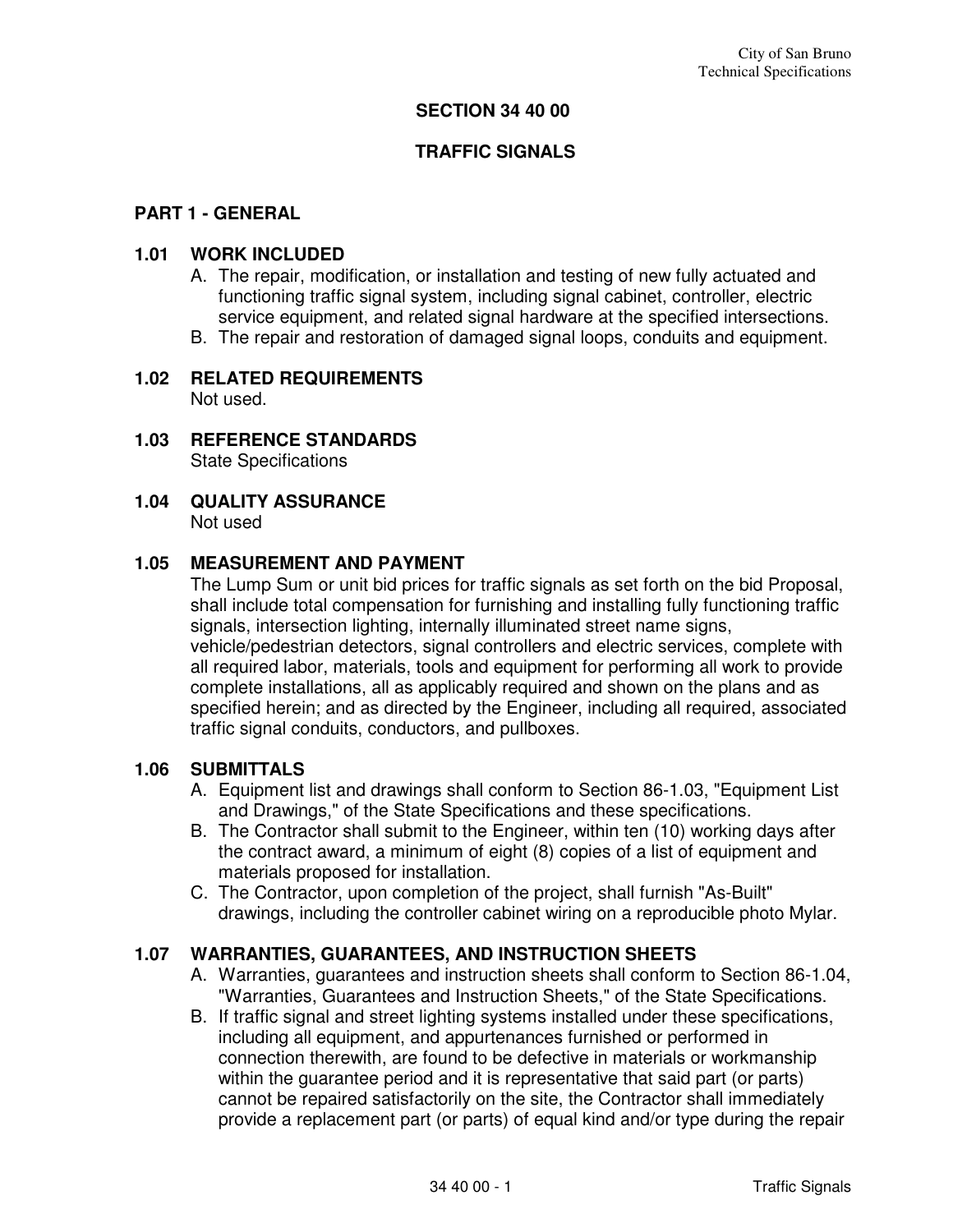period. The Contractor shall be responsible for the removal, handling, repair or replacement, and reinstallation of the part (or parts) until such time as the traffic signal system is functioning as specified and as intended herein; the repair period shall in no event exceed seventy-two (72) hours, including acquisition of parts. The guarantee on the repaired or replaced parts shall again commence with the date of reassembly of the system.

C. The video detection system shall be warranted against manufacturing defects in materials and workmanship for a period of two years from date of the City's acceptance. The Video Detection Supplier shall provide all documentation necessary to maintain and operate the system.

## **1.08 SCHEDULE OF WORK**

- A. Scheduling of work shall conform to the provisions in Section 86-1.06, "Scheduling of Work," of the State Specifications and these specifications.
- B. The Schedule of Work shall be submitted to the Engineer for his approval prior to commencing work. Work shall include, in addition to other requirements, all dates, activities, and other pertinent data necessary to describe the Contractor's proposed activities on the project concerning the installation of a traffic signal and highway lighting system. The Schedule shall include, but shall not necessarily be limited to, the following items pertaining to the installation of a traffic signal and highway lighting system:
	- 1. Conduit and Conductor Installation
	- 2. Erection of Signal Standards
	- 3. Detector Systems Installation and Test
	- 4. System Test/Controller Test
	- 5. Job Ready for Acceptance and Scheduling
	- 6. The Schedule shall also include all other major items of work.
	- 7. Signal Turn-On

No on-site above ground signal equipment shall be installed until the Contractor has received all signal equipment, installed all conduit runs, and pull boxes set to grade and the signal controller has been tested and approved by the Engineer.

## **PART 2 - PRODUCTS**

## **2.01 CONTROLLER ASSEMBLY AND AUXILIARY EQUIPMENT**

Shall conform to Section 86-3, "Controller Assemblies" of the State Specifications and these specifications. Unless otherwise specified, the controller shall be a Type 170 Controller and shall include all required software. Both controller and software shall be of a type and manufacture specified by the City, installed in a Type 332, or at the City's option, specify a Type 333 cabinet pre-wired as specified in the Special Provisions and Project Plans.

## **2.02 STANDARDS, STEEL PEDESTALS AND POSTS**

- A. Standards, steel pedestals, and posts shall conform to the provisions in Section 86-2.04, "Standards, Steel Pedestals and Posts" of the State Specifications and these specifications.
- B. Anchor bolts shall be hot dipped galvanized over entire length.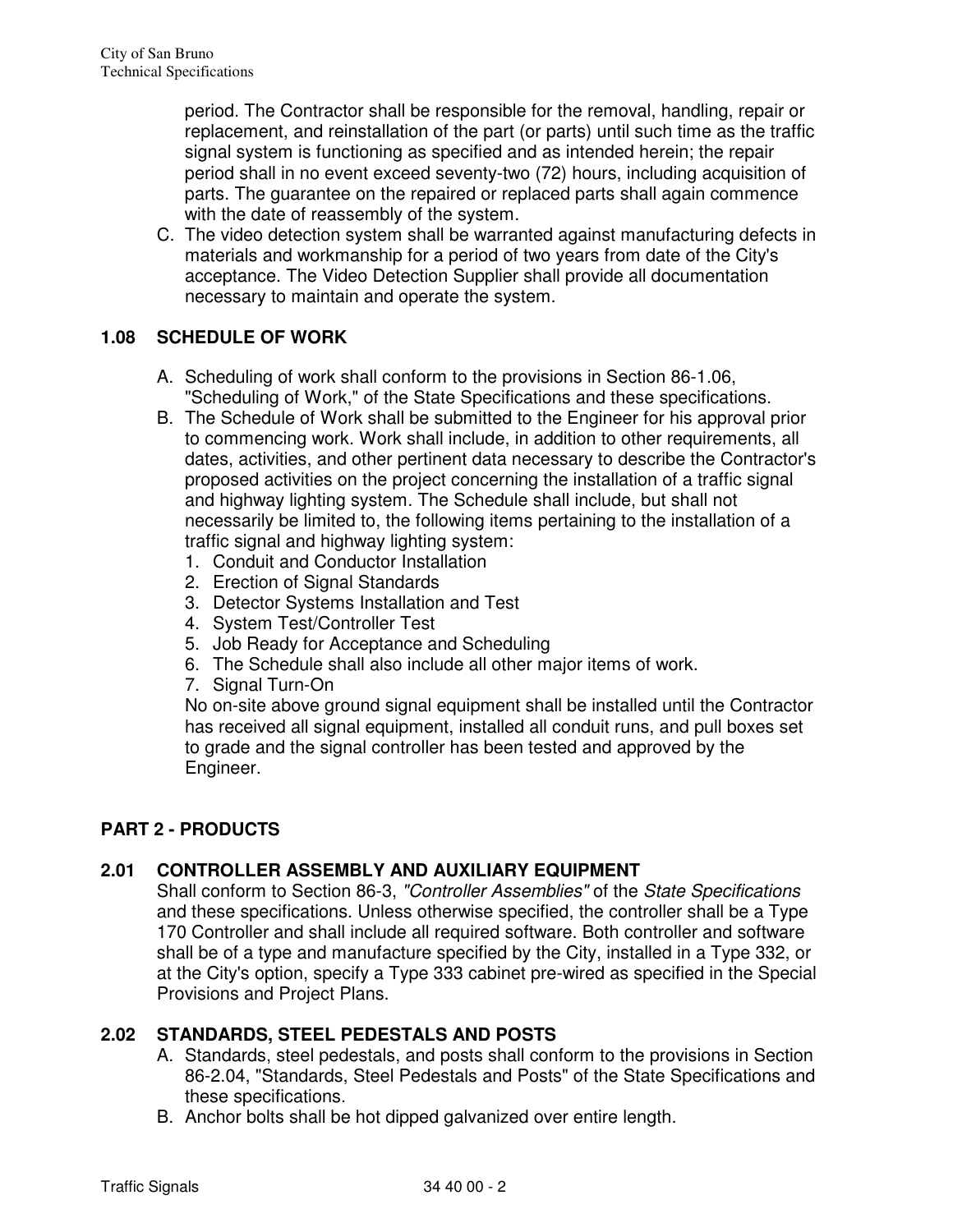- C. All standards, steel pedestals, and posts shall be galvanized, and shall not be painted.
- D. 1B poles shall have two (2) notched steel locknuts for 4" rigid conduit installed before the base flange.
- E. Locknuts are to be tightened against the base flange to prevent pole rotation.
- F. Flange is to be cast iron.

# **2.03 VEHICLE SIGNAL FACES AND SIGNAL HEADS**

- A. Signal faces, signal heads and auxiliary signal hardware, shall be polycarbonate (plastic) as manufactured by Econolite, or approved equivalent, as shown on the plans, and the installation thereof, shall conform to the provisions in Sections 86-4.01, "Vehicle Signal Faces," 86-4.02, "Directional Louvres," 86-4.03,
- B. "Backplates," and 86-4.06 "Signal Mounting Assemblies," of the State Specifications and these specifications, except that plastic reflectors, plastic signal Section 02453 – 4 (06/23/03) section housings, plastic signal sections, plastic signal lenses, and plastic visors, shall not be used unless authorized by the Engineer. Backplates shall be metal. It shall be painted the color Blue, as manufactured by BEHR paints under product type "DEEP BASE (8300)".
- C. New vehicle signal head installations shall be fitted with ASTRO-BRAC clamp kit with mark 1 terminal compartment (cable mount) or approved equivalent.
- D. All mounted signal faces and all arrow indications signal faces shall be provided with twelve inch (12") sections and louvered metal backplates as manufactured by Econolite, Inc.
- E. All indications to include Red, Amber, and Green shall be the Light Emitting Diode (LED) type.
- F. LED indicators shall be the latest version of LUMILEDS by the Dialight Corporation, or equal.
- G. Painting of electrical equipment shall conform to the provisions of Section 86- 2.16, "Painting" of the State's Standard Specifications.

# **2.04 VEHICLE DETECTORS**

- A. Video Vehicle Detection System: These technical specifications describe the minimum physical and functional properties of a video detection system. The system shall be capable of monitoring all licensed vehicles on the roadway, providing video detection for areas outlined in the construction drawings.
	- 1. The entire video detection system shall consist of the following:
		- a. Video Image Processing unit(s).
		- b. Video camera(s) with IR filter, enclosure and sunshield.
		- c. Camera lens.
		- d. Surge suppressor.
		- e. All other necessary equipment for operation.
	- 2. All vehicle detection shall be video based unless otherwise shown on plans. The latest version of Traficon Video Detection System, or approved equivalent, shall be used and shall conform to the provisions in Section 86-5.01, "Vehicle Detectors" of the State Specifications and these specifications. The entire video vehicle detection system shall consist of the following:
		- a. Video Detection Module(s)
		- b. Video Camera(s) with IR filter, lens, enclosure, and sun shield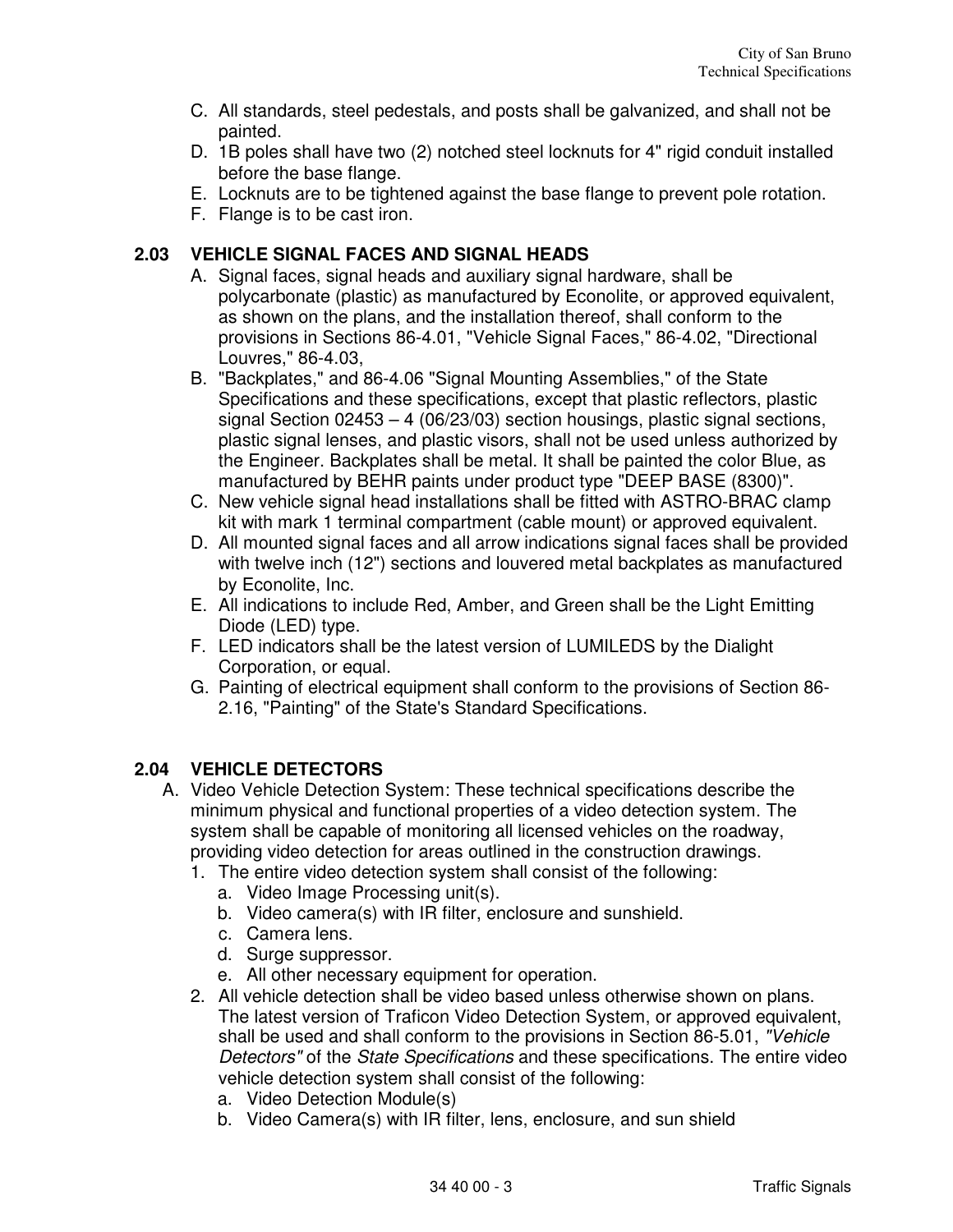- c. Luminaire Arm or Signal Mast Arm Sensor Bracket(s)
- d. Surge Suppressor
- e. Programming Devices and/or software
- f. Coaxial/Power Cable
- g. All other necessary equipment for operation
- h. Training for installation, operation, & maintenance
- 3. Video Detection System
	- a. The **V**ideo **I**mage **P**rocessor (VIP) shall be modular by design and housed in either a self-contained stand-alone unit or fit directly into NEMA TS1 & TS2 type racks as well as Type 170/179 input files. The VIP shall be interchangeable between a shelf or rack mount installation without replacing or modifying existing the VIP units.
	- b. The system shall control from 1 to 4 VIP boards allowing for 1 to 8 image sensors.
	- c. The system shall be designed to operate reliably in the adverse environment of roadside cabinets and shall meet or exceed all NEMA TS1 and TS2, as well as Type 170/179 environmental specifications.
	- d. Ambient operating temperature shall be from  $-35$  to  $+75$  degrees Centigrade at 0 to 95% relative humidity non-condensing.
	- e. The system shall be powered by 12-40 VDC and draw less than 2 amperes.
	- f. The system shall utilize cabinet 24 VDC for rack mount installations or external 24 VDC for stand-alone shelf installations.
	- g. Surge ratings shall be set forth in the NEMA TS1 and TS2 specifications.
	- h. Serial communications shall be through an RS232 serial port. This port can be used for communications to a modem or laptop to upload/download detector configurations, count data and software upgrades. RS485 on the rear edge connector shall facilitate communications to other VIP boards.
	- i. Each VIP board shall have 4 opto-isolated open collector outputs. Twenty (20) additional outputs shall be available via the expansion port. The outputs shall be programmed for signaling the presence, the arrival or the departure of vehicles in a minimum of 48 detection zones.
	- j. Each VIP board shall allow for 20 digital inputs via the I/O Expansion port.
	- k. Each VIP board shall have error detection. An output contact will open if the video signal is bad or the VIP board is not functioning properly. A user defined quality level will automatically put the VIP into a recall state in cases of severe degraded visibility (i.e., fog, blizzard, etc.). Normal detection resumes when visibility improves above the user defined quality level.
	- l. Operator selectable recall shall be available via the VIP front panel.
	- m. A video select button on the VIP front panel will switch between camera images of the VIP.
	- n. The VIP board shall have 2 video inputs (RS-170 NTSC or CCIR composite video) and one video out.
	- o. The VIP board shall have a reset button on the front panel to reset video detectors to "learn" the roadway image. Learning time of video detectors shall be less than 10 seconds.
	- p. External surge suppression, independent of the VIP board shall separate the VIP from the image sensor.
	- q. The VIP board shall have separate light emitting diodes (LEDs) that indicate:
		- i. POWER Red to verify power supply.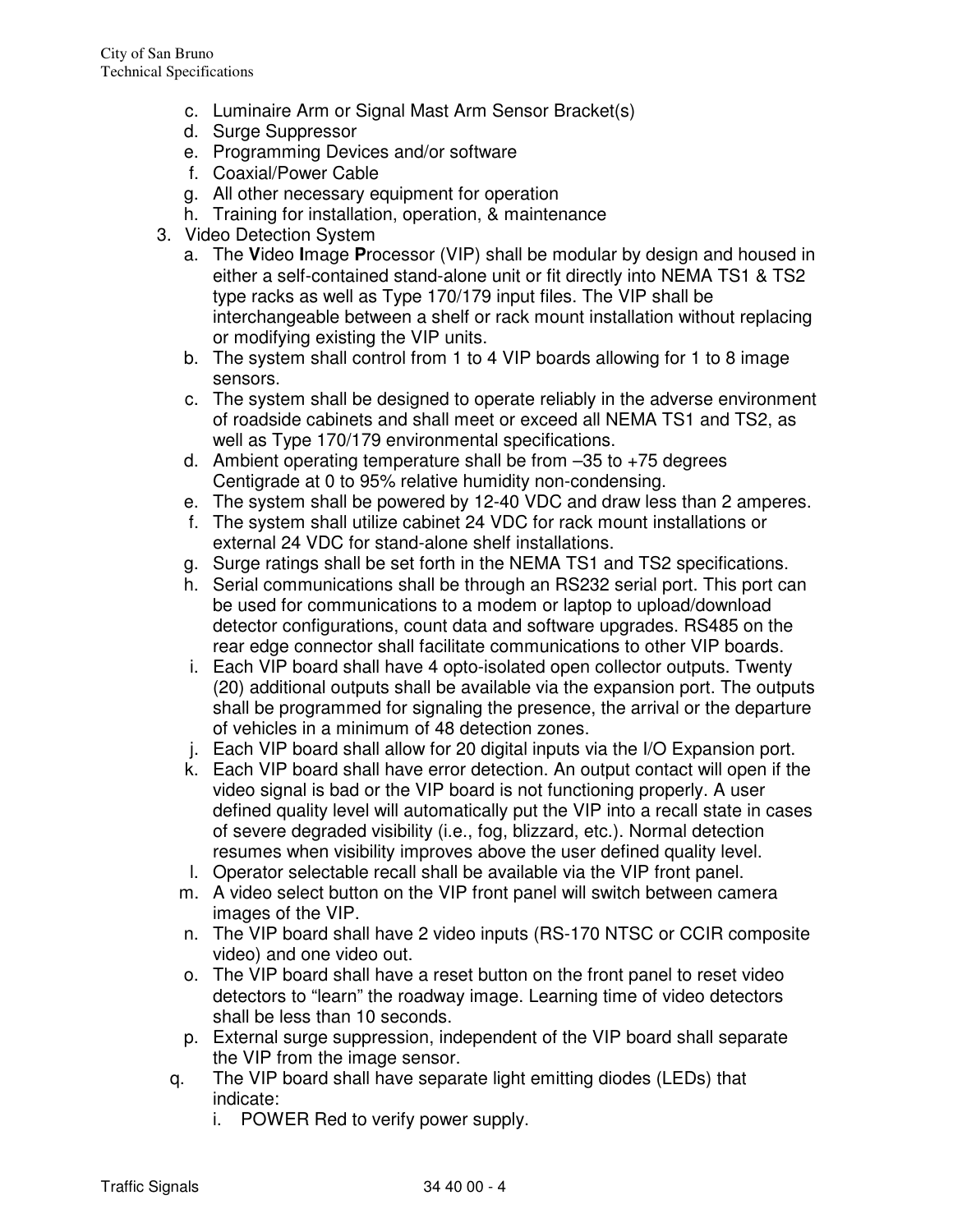- ii. I/O COMM Red to indicate communications to expansion boards.
- iii. VIDEO 1 & 2 Red to verify the presence of video input 75 Ohm.
- iv. TX & RX Red to indicate communications via the serial port.
- v. OUT1- OUT4 Green if the corresponding detection group is active.
- r. The VIP board shall also have 2 separate buttons for:
	- i. VIDEO SELECT RECALL Manually places call on detectors.
	- ii. RESET Manually reset detectors to "learn" new background.
	- iii. The VIP board shall also have a video out female RCA style connector, DB9 female Service port and DB9 I/O Expansion port.
- s. The VIP Expansion board shall also have separate LEDs that indicate:
	- i. POWER Red to verify power supply.
	- ii. COMM Red to indicate communications to VIP board.
	- iii. I/O1-I/O4 Green if the corresponding detection group is active.
- t. The VIP Expansion board shall have 8 dip switches that define inputs and outputs used (range: 1-12 or 13-24).
- 4. FUNCTIONAL CAPABILITIES
	- a. Each VIP board shall be capable of processing the video signal of one camera. The video signal shall be analyzed in real time (30 times per second).
	- b. The system shall be expandable up to 8 cameras that may be connected to different VIP units and programmed independently.
	- c. The system shall be capable of displaying detectors on the video image with associated outputs. Outputs/Inputs status will be indicated on the screen. Parameters will also include the ability to view raw video without any verbiage and/or detectors for surveillance purposes.
	- d. Each VIP board will detect within the view of the connected camera the presence of vehicles in user-defined zones. Detectors available shall be presence, count, delay, extension, or pulse mode of either arrival or departure of vehicles. Delay and extension shall be defined between .1 - 99 seconds and pulse mode between 20ms- 100ms in 20ms increments.
	- e. The VIP board shall be programmed without the use of a supervisor computer. A standard CCTV monitor and keypad plugged into the VIP serial port will facilitate detector programming.
	- f. The VIP board shall store up to 4 detector configurations. It shall be possible to switch between detector configurations manually or automatically by time of day or input from the traffic controller.
	- g. Via the serial port, detector configurations can be uploaded to a laptop and stored on disk.
	- h. Detectors may be linked to 24 outputs and 20 inputs using Boolean Logic features: AND, OR, NOT. It will be possible to generate conditional outputs based upon inputs from a controller.
	- i. It shall be possible to make a detector directional sensitive. Options will include an omni-directional detector or a detector that only senses movement: from right to left, left to right, up to down or down to up as you look at the monitor.
	- j. To facilitate "fine tuning" of detection zones a maximum of 10 lines and a minimum of 4 lines may be adjusted within the confines of the detector.
	- k. All detectors and parameters can be changed without interrupting detection. For example: when one detector is modified all existing detectors continue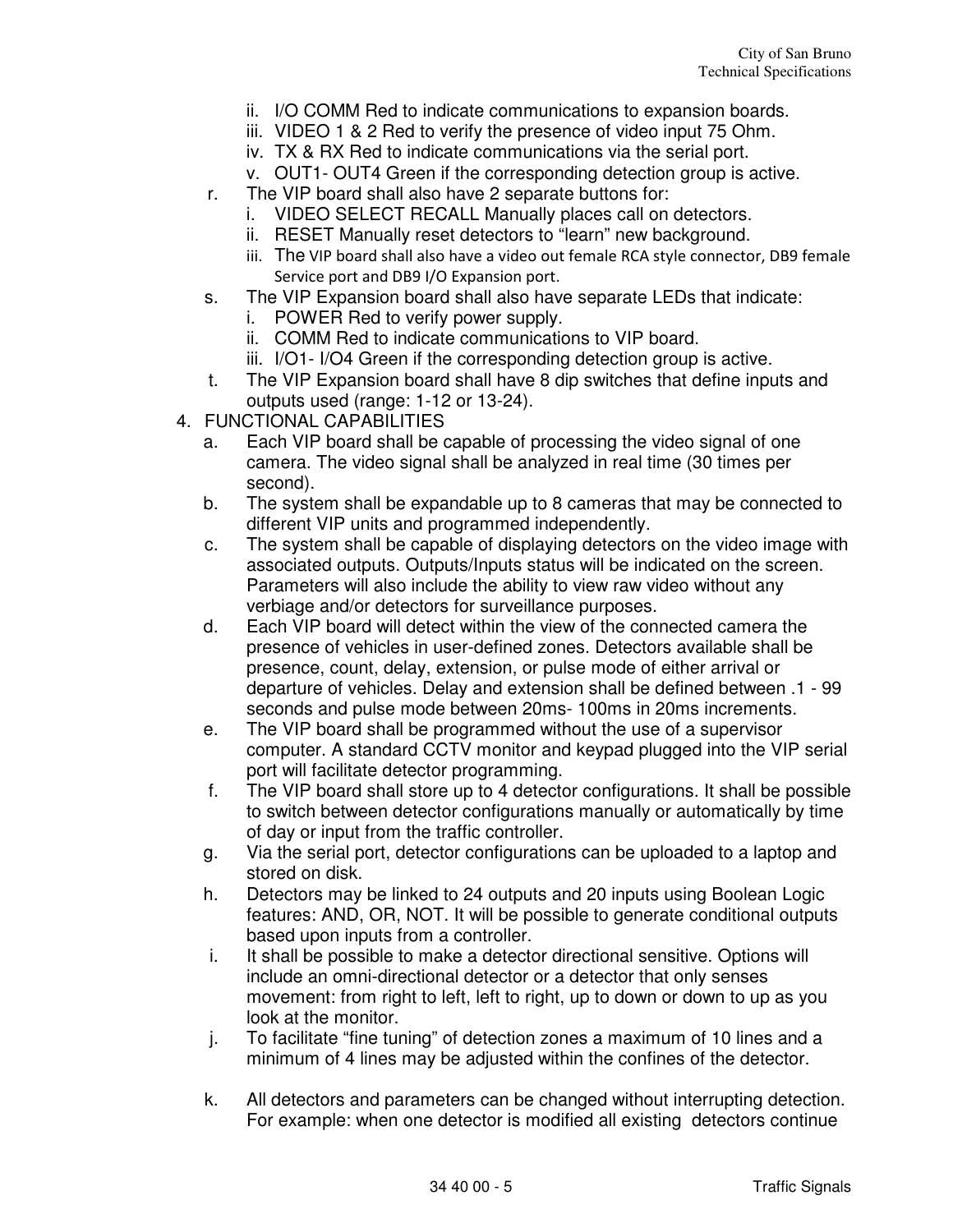to operate, including the one that is being modified. When the new position is confirmed, the new detector will enter a learning phase. Once the new detector is in function it will take over the job of the old one. In this way, the detector is always fully operational with no interruption on any detector, even during modification. Learning phases for new detectors shall not exceed 10 seconds.

- l. Six detectors per input may be used as count detectors. Count detectors will detect and store count data at user-defined intervals of .5, 1, 5, 10, 15, 30 & 60 minutes. It shall be possible for each VIP board to store up to 4000 intervals of count data in nonvolatile memory.
- m. Associated software may be used with a PC to download count data and export to a spreadsheet. Software will also be used to upload/download detector configurations and update software versions of the VIP board.
- 5. IMAGE SENSOR- CAMERA
	- a. The unit shall be a high resolution, 1/3" or larger image format CCD camera, designed for professional video surveillance systems. Incorporating the latest in CCD technology, the video camera shall provide detailed video without lag, image retention, or geometric distortion. The video camera shall have the following specifications:

| <b>Temperature Range</b>                  | $-20$ to $+55$ Degrees C                                           |
|-------------------------------------------|--------------------------------------------------------------------|
| <b>Humidity</b>                           | 0% to 95% relative, Non- Condensing.                               |
| <b>Dimensions</b>                         | 47 mm x 47 mm x 83 mm                                              |
| Weight                                    | 200 g                                                              |
| <b>Camera Mounting Slots</b>              | $\frac{1}{4}$ to 20, top and bottom                                |
| <b>Connectors</b>                         | <b>BNC for Video Out</b>                                           |
| <b>Lens Mount</b>                         | CS<br><b>Power In / Pressure Screw</b><br>Lens/ 4-square connector |
| <b>Finish</b>                             | Off White, semi-gloss polyurethane                                 |
| <b>Construction</b>                       | <b>All Metal Housing</b>                                           |
| <b>Rated Input Voltage</b>                | 12 VDC or 24 VAC                                                   |
| <b>Nominal Power</b>                      | 6 watts                                                            |
| <b>Imager</b>                             | Interline transfer, CCD 1/3" format                                |
| <b>Imager Spectrum</b><br><b>Response</b> | 100% at 550 nm. 30% at 400 nm and<br>800 nm.                       |
| <b>Sync System</b>                        | <b>EIA RS-170</b>                                                  |
|                                           |                                                                    |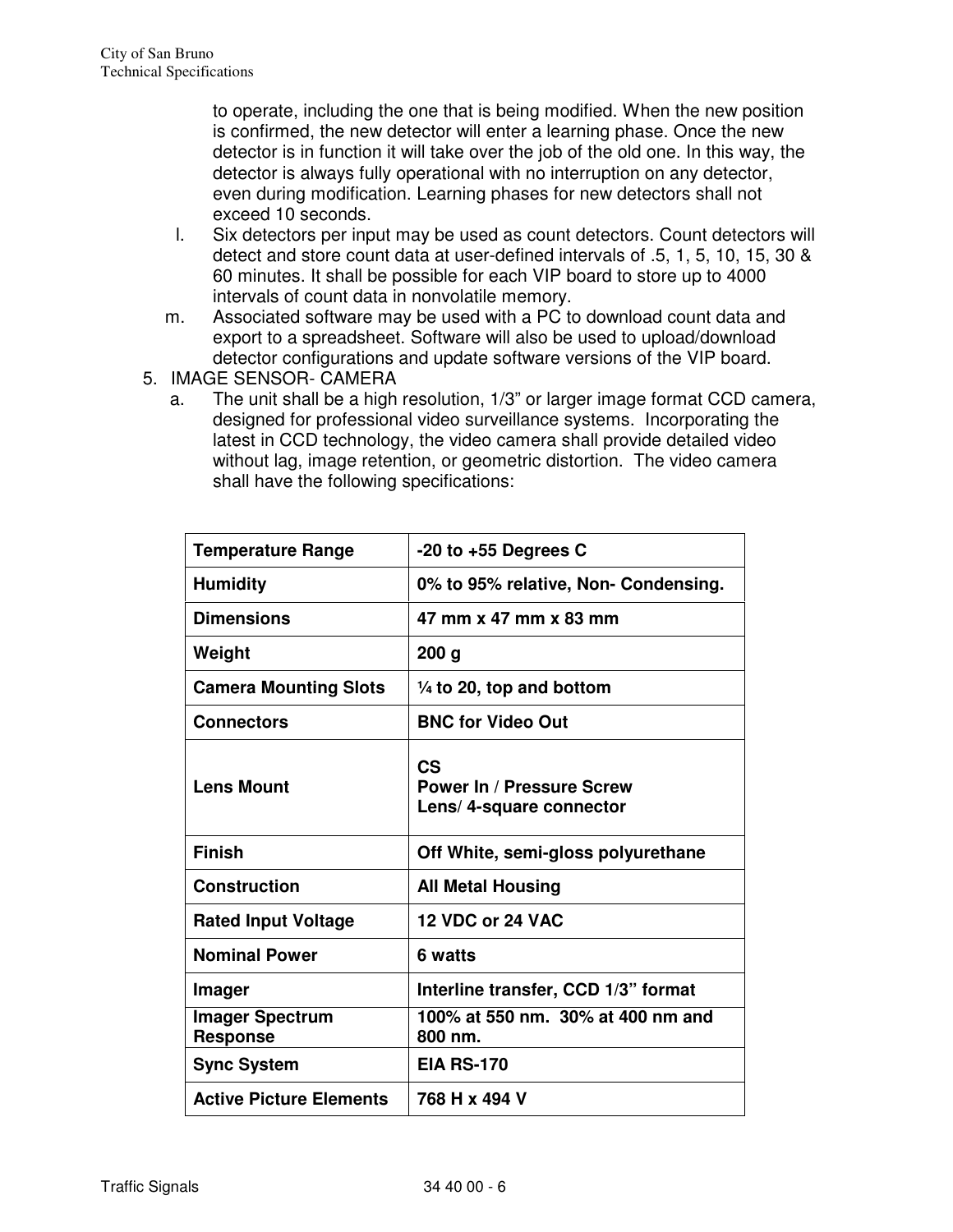| <b>Horizontal Resolution</b>                                                    | <b>580 TVL</b>                                                                                                             |
|---------------------------------------------------------------------------------|----------------------------------------------------------------------------------------------------------------------------|
| Sensitivity (2856 K)<br><b>Scene Illumination</b><br><b>Imager Illumination</b> | <b>Usable Picture</b><br><b>Full Video</b><br>fc 0.012<br>0.08<br>Lx 0.12<br>0.8<br>fc $0.0015$<br>0.01<br>Lx 0.015<br>0.1 |
| <b>Signal to Noise Ratio</b>                                                    | 54 dB minimum.<br>58 dB typical.                                                                                           |
| <b>AGC</b>                                                                      | 18 dB                                                                                                                      |
| Light Range (AGC on)                                                            | 1,000,000 to 1 minimum, with F1.4 to<br>360 auto-iris lens.                                                                |
| <b>Video Out</b>                                                                | 1.0 volt at 75 ohms                                                                                                        |
| <b>Grey Scale</b>                                                               | At least 10 steps.                                                                                                         |

- 6. If inductive loop detectors are indicated on the construction drawings, they shall include the following:
	- 1. Type A Hand Holes
	- 2. Lead-in cable shall be Type B as shown in the State Specifications.

# **2.05 CONDUIT**

- A. Conduit shall conform to Section 86-2.05A, "Material," of the State Specifications and these specifications and shall be made of rigid steel.
- B. All conduits shall be new.
- C. Insulated bonding bushings shall be required. Bushings shall be installed on conduit ends before pulling in conductors and cables.
- D. Conduit size shall be as indicated on the plans.
- E. Bonding and grounding jumpers shall be bare #8 stranded copper wire.
- F. Conduits entering pull boxes shall terminate at a height from box bottom not to exceed 1/3 interior box height.

## **2.06 PULL BOXES**

- A. Pull boxes shall conform to the provisions in Section 86-2.06, "Pull Boxes," of the State Specifications and these specifications.
- B. All pull boxes shall be of precast reinforced concrete of the size indicated on the construction drawings.
- C. Spacing between pull boxes shall not exceed one hundred feet (100').
- D. All pull boxes and covers shall be precast reinforced concrete.
- E. Covers and lids shall be of the lightweight "Fiberlite" type or approved equivalent and shall be inscribed "TRAFFIC SIGNAL" or "ELECTRIC" for the use intended. If exposed to traffic, covers and pullboxes shall be traffic rated.
- F. Where the sump of an existing pull box is disturbed by the Contractor's operations, the sump shall be reconstructed and if the sump was grouted, the old grout shall be removed, and new grout placed.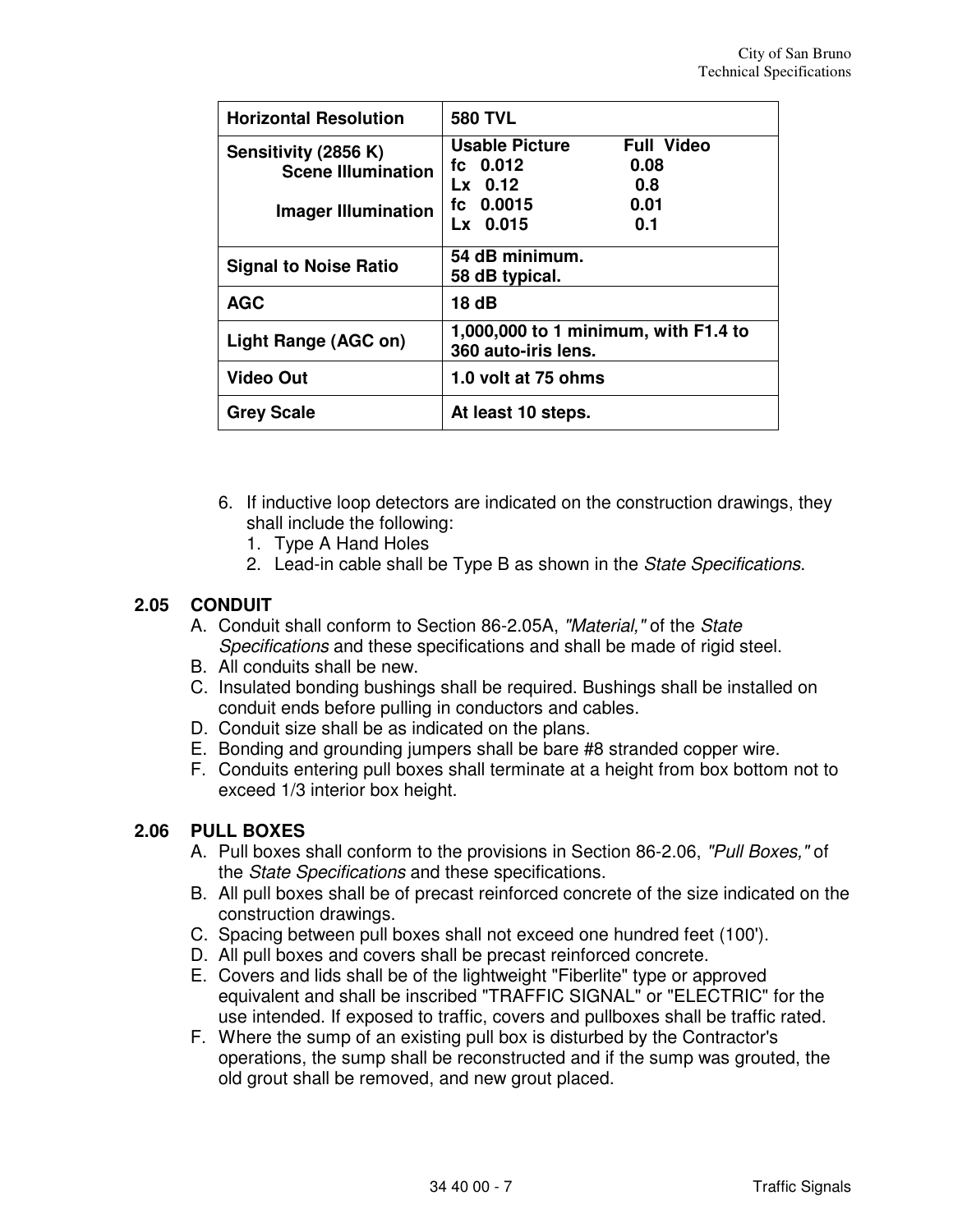### **2.07 PEDESTRIAN SIGNALS**

- A. Pedestrian signals shall conform to the provisions in Section 86-4.05, "Pedestrian Signal Faces," of the State Specifications and these specifications.
- B. Pedestrian signals shall be International Symbol Face Message (Type A).
- C. Front screens shall conform to Paragraph 2 of Section 86-4.05(B), "Front Screen," of the State Specifications.
- D. All indications shall be the Light Emitting Diode (LED) type.

### **2.08 PEDESTRIAN PUSH BUTTON**

- A. Shall conform to the provisions in Section 86-5.02, "Pedestrian Push Button," of the State Specifications and these specifications. Push buttons shall be Type B and shall be of polyethylene material "Bumblebee" brand, or approved equivalent.
- B. Shall be post top mounted in median or pedestrian push button post installations.
- C. Pedestrian Push Button Signs shall contain the text, colors and symbols shown on applicable City Standard Drawings.

#### **2.09 AUDIBLE PEDESTRIAN SIGNALS**

Audible pedestrian signals shall be Model APS-10 manufactured by Indicator Controls Corporation, or approved equal.

#### **2.10 FOUNDATIONS AND FOOTINGS**

- A. Portland cement concrete shall conform to Section 21, "Minor Concrete," of these Specifications.
- B. Foundations shall conform to the provisions in Section 86-2.03, "Foundations," of the State Specifications and these specifications.

#### **2.11 CONDUCTORS AND WIRING**

- A. Conductors and wiring shall conform to the provisions of Section 86-2.08, "Conductors," and Section 86-2.09, "Wiring," of the State Specifications and these specifications.
- B. Aluminum conductors shall not be substituted for copper conductors.
- C. Splice connectors and splicing shall be of an approved UL listed compression type, utilizing "Method B" or high voltage circuit insulation methods as shown on State Plan ES-13.
- D. Conductors No. 8 AWG and larger shall be stranded.
- E. All signals, including mast arm signal equipment shall be wired and spliced to the nearest pull box. Splicing at signal conductors to other phase conductors on pole is not allowed. All signal heads shall be spliced to the appropriate phase conductor only in the sidewalk pull box indicated on the construction drawings.

#### **2.12 PULL ROPE**

Pull rope shall be nylon or polypropylene with a minimum tensile strength of five hundred pounds (500#).

## **2.13 INTERNALLY ILLUMINATED STREET NAME SIGNS**

A. General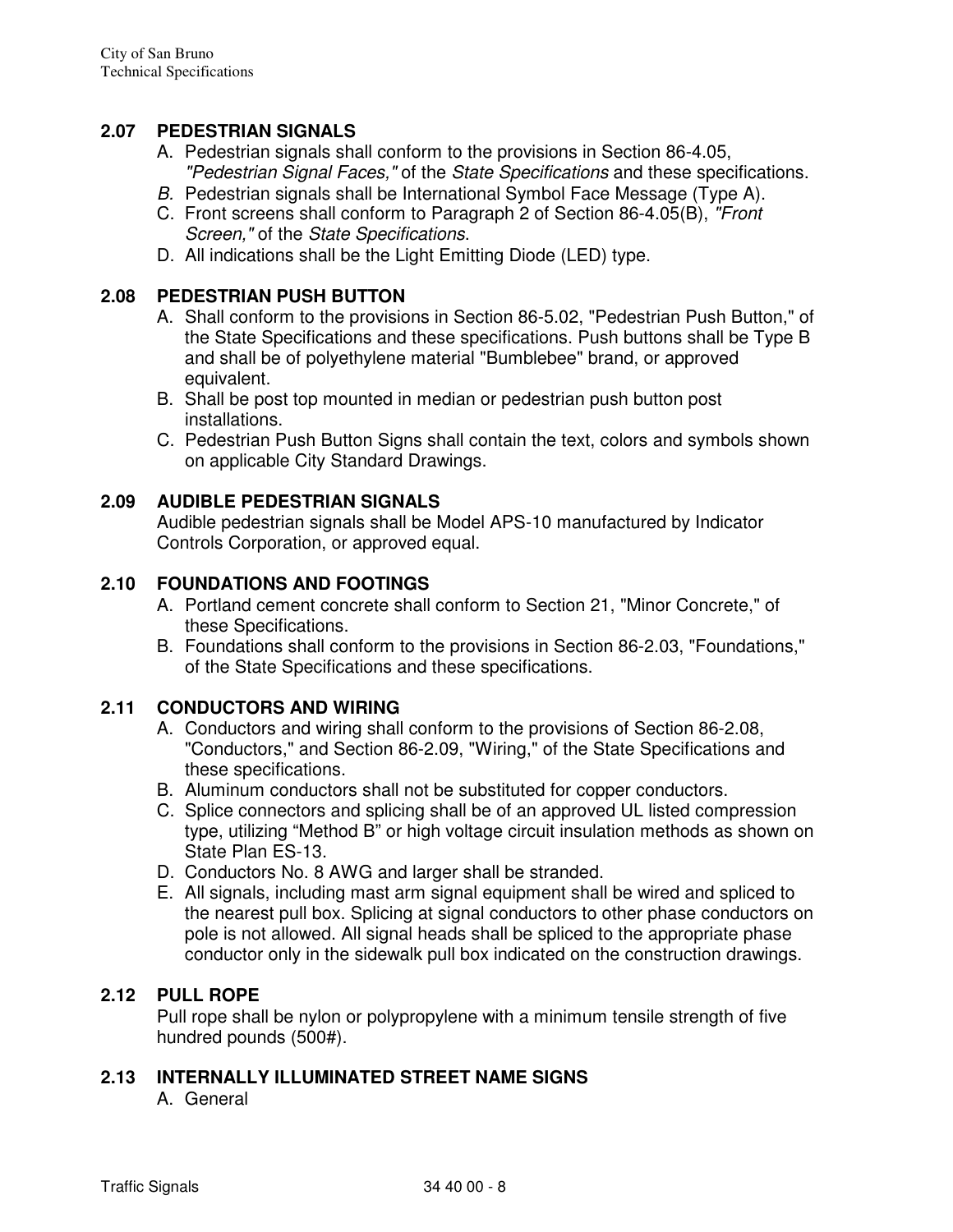- 1. See applicable Special Provisions, Project Plans and/or City Standard Drawings.
- 2. Internally illuminated street name sign shall conform to the provisions in Section 86-6.065 "Internally Illuminated Street Name Signs" of the State Specifications and these Specifications.
- 3. Street name signs shall have a maximum length of six (6) feet, and be four (4) feet wherever feasible.
- 4. 1/8" diameter steel safety cables with a minimum breaking strength of 1760 lbs. shall be attached to each end of the sign assembly to connect sign to the signal mast arm.
- 5. ½" strain relief connectors with PVC grummets and knock-out sealing ring cord grips fitting a 0.500"-0.600" electrical cord shall be used to connect electrical cord to sign assembly.
- 6. PECO Tuf-Flex, 12/3 SEOW-A electrical cord E-25411, or approved equal, with a temperature range of 105 degrees C to minus 50 degrees C shall be used.
- B. Sign Construction
	- 1. The sign shall consist of extruded aluminum, top, bottom, and door, cast aluminum ends, sign face or faces and illumination.
	- 2. The door shall open from the top. It shall be held closed by three (3) 1/4-turn airlock fasteners. The door shall have a watertight (PVC) gasket. The door shall have a continuous hinge 1-1/16" (open), Stainless Steel mounting at the bottom of the door. The doors shall have one side removable to gain access to the sign face. The doorframe shall be 0.125-inch thick, extruded aluminum, minimum.
	- 3. The top shall be extruded from 6063-T5 aluminum alloy, or other approved aluminum alloy, with a minimum thickness of 0.140". There shall be drip rails overhanging the sign face to prevent water intrusion.
	- 4. The ends shall be cast from 356 aluminum, or other approved aluminum type, and shall have a minimum thickness of 0.188".
	- 5. Seams connecting the top and bottom to the ends and seams of doorframe shall be Heli-Arc welded to provide weather proof seal.
	- 6. All pop rivets, and hex head indented sheet metal screws shall be stainless steel.
	- 7. Photo-control shall be the "Dark to Light", Catalog #D124-1.0-SM, locking type with rubber gasket and shall be mounted on a weather proof single gang electrical box attached to the side of the sign.
	- 8. Sockets shall be Kulka #582 and 583, or approved equal, with rubber gasket on the lamp-mating surface to prevent possible water damage. Socket tracks shall be constructed from 0.063" aluminum, minimum thickness and shall be painted white.
	- 9. Reflectors shall be made from 0.20-inch thick aluminum, minimum, and painted white.
	- 10. Back plate shall be made from 0.63-inch thick aluminum, minimum, and painted white.
	- 11. Fluorescent lamps shall be T12-CW-HO Type 800MA.
	- 12. Ballast shall be high output, Valmont 6G3934WF, or equivalent. Ballast shall be placed inside the sign assembly by mounting ballast a minimum of 1/4" from the bottom extrusion.
	- 13. All wiring shall be 600 volt, 90 degree C, soft annealed copper wire.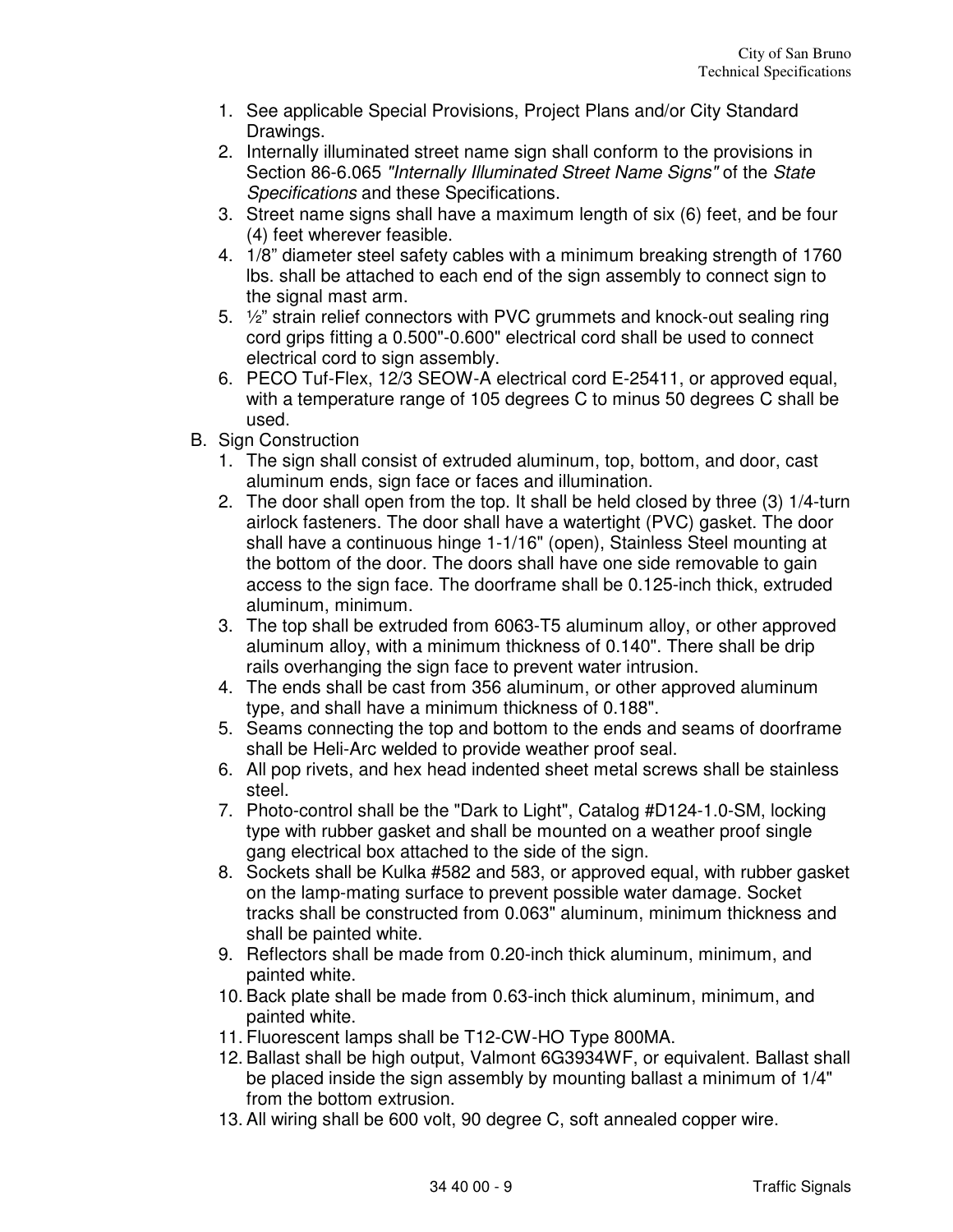- 14. All wire connections shall be made with insulated compression wire nuts.
- 15. All electrical boxes shall be watertight.
- 16. Sign shall be equipped with four (4) 3/16" diameter drain holes located in the bottom of the housing (two at each end).
- 17. Sign Panel. All messages shall be clearly legible, attracting attention under any lighting conditions.
- 18. Face legend shall consist of a continuous piece of translucent vinyl applied over the polycarbonate sign face.
- 19. Formed letters shall conform to State Standard Lettering, Series E for highway signs, and shall be a maximum of 8" upper case and 6" lower case letters. Face Colors - letters and border shall be white with a blue background.
- C. Brackets
	- 1. See applicable Special Provisions, Project Plans and/or City Standard Drawings.
	- 2. All bracket material shall be 6061-T6 Aluminum or better.
	- 3. All hardware shall be Stainless Steel.
	- 4. Top nut of a double-nutted installation shall be Nylock type.
	- 5. Centerline of pole shall be congruous with the centerline of the sign assembly.
	- 6. Unit shall allow swivel up to 75 degrees in both directions.
	- 7. Self-lubricating bushings shall be provided in the hinge.
	- 8. Anti-rotation provisions for pivot bolts shall be provided.
	- 9. Bracket mount shall consist of two (2) 3/16" thick, 3" x5" silicon sealant; 6061-T6 Aluminum, or better, plates, one (1) 1/2" diameter, 4" Stainless Steel bolts; and one (1) Nylock nut.
	- 10. Base bracket shall be held by three (3) bolts and two (2) washers. Center of bracket mounts shall be placed on top of sign assembly 6" from either end of sign assembly.

## **2.14 SERVICE**

- A. Service shall conform to the provisions in Section 86-2.11, "Service," of the State Specifications and these specifications.
- B. Service connection shall be made to the traffic signal system from the approximate location shown on the plans. Service to the traffic signal system shall be Type III AF as shown on State Plan ES-2B.
- C. A type 2 Corbin Lock shall be used in place of the standard hasp and lock latch.

## **PART 3 - EXECUTION**

## **3.01 CONTROLLER ASSEMBLY AND AUXILIARY EQUIPMENT**

- A. Controller assembly shall conform to the provisions in Section 86-3, "Controller Assemblies," of the State Specifications and these specifications.
- B. The Contractor shall be held responsible for the successful operation of the traffic signal equipment. The Contractor shall assign qualified representatives from the supplier of the controller assemblies to field test installed equipment and to demonstrate, to the satisfaction of the Engineer, that the traffic signal equipment is completely operational in accordance with these specifications, the State Specifications and the manufacturer's specifications.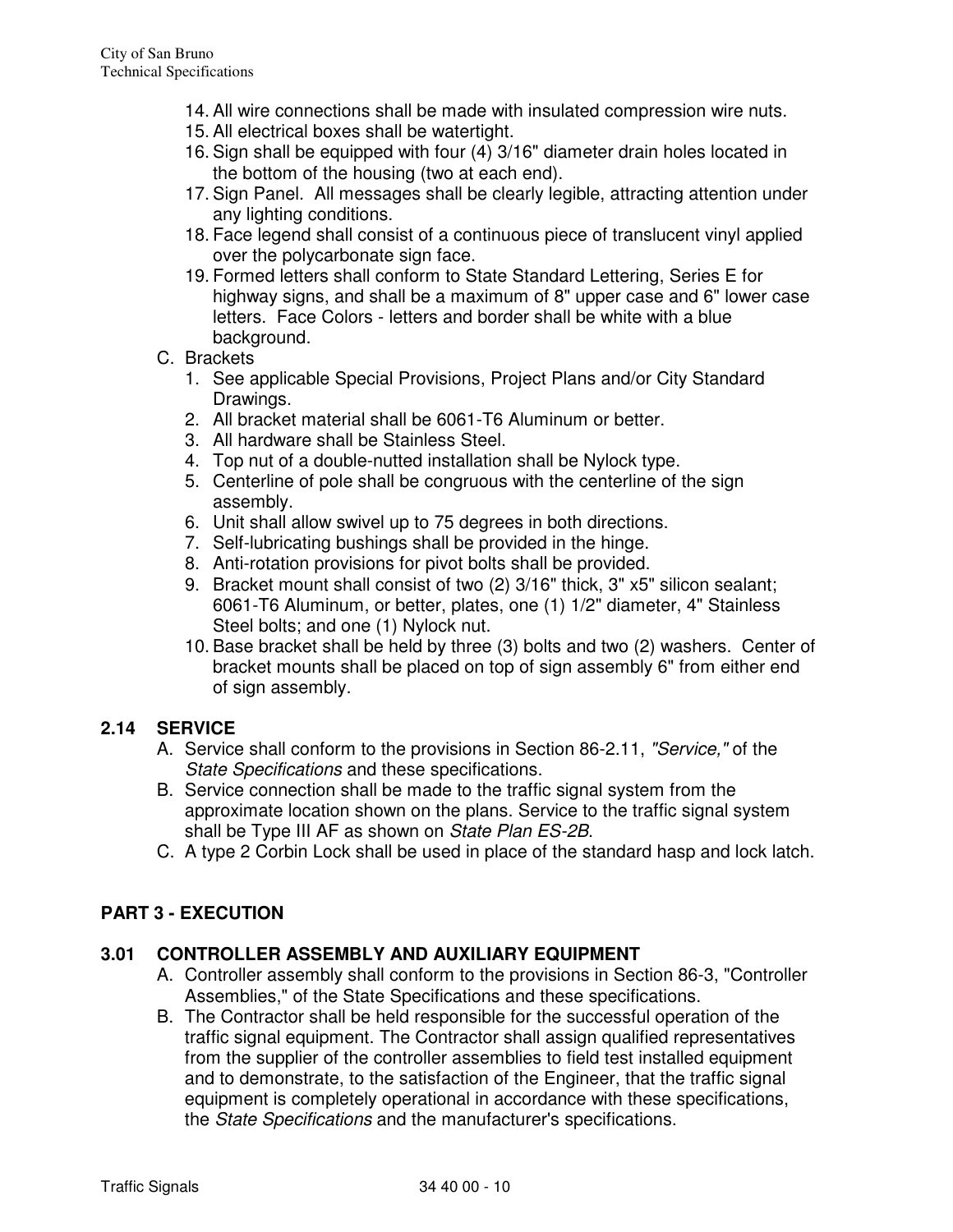# **3.02 STANDARDS, STEEL PEDESTALS AND POSTS**

- A. Standards, steel pedestals, and posts shall conform to the provisions in Section 86-2.04, "Standards, Steel Pedestals and Posts," of the State Specifications and these specifications.
- B. The sign mounting hardware for mast arm, as shown on Detail U of the State Standard Plan ES-6T, shall be installed at the locations shown on the plans.
- C. Where the plans refer to mast arm signals, the tip tenon detail shall be used.
- D. When a standard or mast arm is relocated, or when a used standard or mast arm is City-furnished, new nuts, bolts, cap screws, and washers shall be provided and, if the standard has a slip base, a new keeper plate shall be provided. New hardware shall conform to the requirements for hardware used with new standards and shall be provided by the Contractor.

## **3.03 VEHICLE SIGNAL FACES AND SIGNAL HEADS**

Vehicle signals shall be installed at all locations in accordance with the construction drawings. Location of signal faces and orientation of mounting brackets shall be approved by the Engineer prior to drilling of standard. Adjustment of signal faces shall be as directed and approved by the Engineer prior to Section 86-2.14C, "Functional Testing," of the State Specifications.

### **3.04 PAINTING**

Painting of electrical equipment and materials shall conform to the provisions of Section 86-2.16, "Painting" of the State's Standard Specifications.

## **3.05 VIDEO DETECTION SYSTEM - INSTALLATION & TRAINING**

- A. The product supplier of the video detection system shall supervise the installation and the testing of the video equipment. A factory certified representative from the manufacturer shall be on-site during installation. The factory representative shall install, make fully operational, and test the system as indicated on the intersection drawings and this specification.
- B. Two days training shall be provided to personnel of the contracting agency in the operation, setup, and maintenance of the video detection system. Instruction and materials shall be produced for a maximum of 10 persons and shall be conducted at a location selected by the contracting agency. The contracting agency shall be responsible for travel, room and board expenses for its own personnel.

## **3.06 VEHICLE DETECTORS – INDUCTIVE LOOPS**

- A. Vehicle detectors shall conform to the provisions in Section 86-5.01, "Vehicle Detectors," of the State Specifications and these specifications.
- B. Detector loop installation shall commence after all roadway repair work has been completed. Detector loop saw cutting, installation and testing shall occur prior to the roadway resurfacing.
- C. In addition to the installation notes, details, and tests indicated on the State Plans ES-5A and ES-5B, the following shall apply:
	- 1. Each detector loop shall be coiled clockwise; and
	- 2. Loop lead-in cable from the first pull box to the controller cabinet shall be tagged with the identity of all conductor loops connected to the circuit.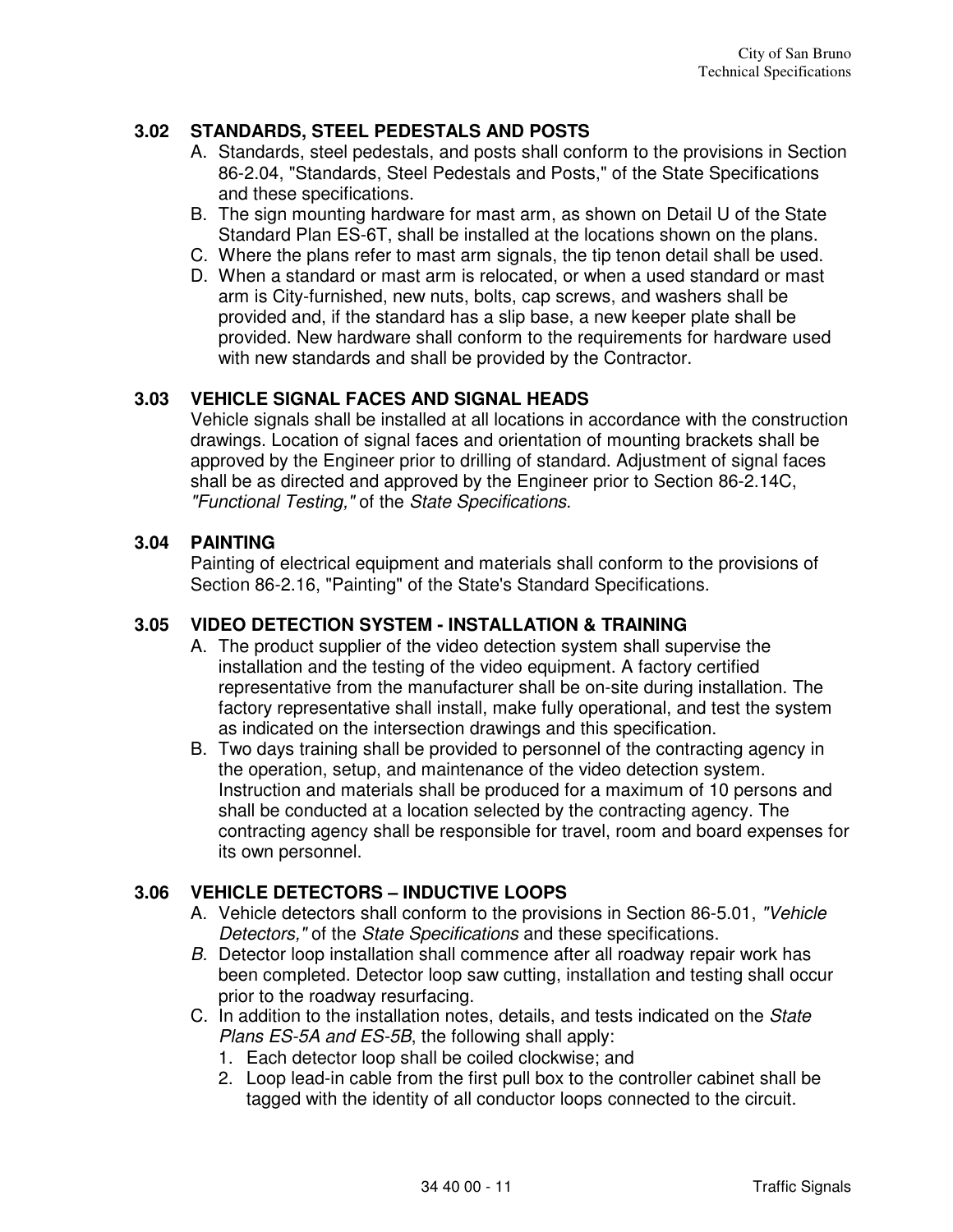- 3. Loops within eight feet (8') of existing or proposed curbs shall have a minimum of two inches (2") cover.
- D. The Contractor shall install Type 2 conductor loop wires as specified by the State Specifications, and place the approved sealant on the same day that saw cuts are made.
- E. The Contractor shall insure compatibility of each inductive loop sensor and its associated loop lead-ins and loops, and shall insure and prove to the satisfaction of the Engineer that the combined system will provide consistent and stable operation and be unaffected by input voltage variations of plus or minus ten percent (10%), common electric and magnetic disturbances, flooding of cable with water, and normal range of temperature, humidity, and other weather and climatic conditions. Any deviation from insuring such compatibility shall be approved by the Engineer prior to installation.
- F. In lieu of the requirement in the fourth paragraph of Section 86-5.01A(5), "Installation Details," of the State Specifications, slots in asphalt concrete pavement shall be filled as follows: "After conductors are installed in the slots cut in the pavement, the slots shall then be filled with sealant as approved by the Engineer."
- G. Conductor loops shall be installed, soldered connections made and circuits completed through amplifier to controller, and system energized. H. The test vehicle shall be detected continuously across eight feet (8') of lane width at all conductor loop locations immediately adjacent to a crosswalk or limit line, as shown on the construction drawings, for at least three (3) minutes. For all other conductor loops, except extension type, the test vehicle shall be detected continuously across eight feet (8') of lane width at each loop shown in the construction drawings, for at least ninety (90) seconds. Detection loops shall be tested using an insulation tester (megger) and shall read a minimum of 100 mega ohms.
- H. Inductive loop detector sensors controlling extension type detection, as designated on the construction drawings, shall signal continually the presence of any vehicle within the required eight-foot (8') lane width until the vehicle leaves the area of detection, whereupon the vehicle call shall drop after an extension which shall be adjustable from one half (0.5) second to seven and one half (7.5) seconds, minimum. Should a vehicle enter the detection area during the timed extension period, the extension timer shall reset to zero (0) and begin timing the extension period when this vehicle leaves the detection area.
- I. If the Engineer approves, the Contractor may place the conductor loops and sealant prior to testing and prior to field installation of the controller cabinet.
- J. Provide one detector loop per lane to be used as a dedicated counting loop where required on the plans.
- K. Header loops shall be Type "D".

# **3.07 CONDUIT**

- A. Conduit shall be installed in accordance with Section 86-2.05C, "Installation" of the State Specifications.
- B. Bonding and Grounding
	- 1. Bonding and grounding shall conform to Section 86-2.10, "Bonding and Grounding," of the State Specifications and these specifications. Grounding to existing water system pipes shall not be permitted. In addition to the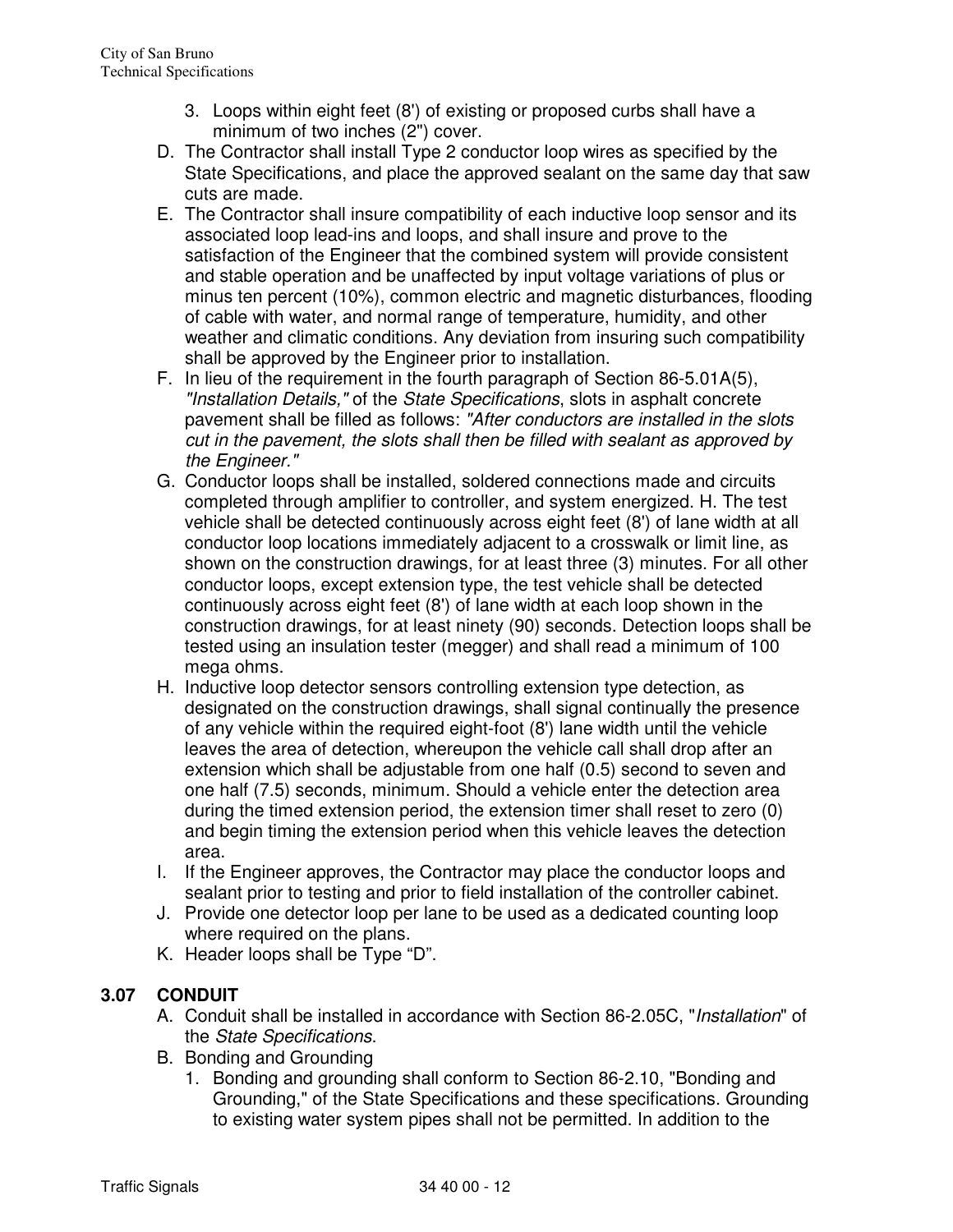requirements of Section 86-2.05, "Conduit," of the State Specifications, conduit shall be installed in accordance with State of California Electrical Safety Orders (ESO). Conduit joints and connections shall be made watertight and rustproof by an application of an approved non-insulating thread compound (Crouse Hinds ST2-2 Screw Threading Lubricant and Sealer or approved equal).

- 2. Trenching by suitable wheel cutter will be allowed provided that trenching is accomplished in accordance with applicable City Standard Drawings for rock wheel trench construction. Calcium chloride shall not be used in concrete or slurry that is in contact with metal conduit.
- 3. With the Engineer's approval, conduit runs shown in sidewalk areas on the plans may be placed in the street adjacent to the front edge of the curb with boxes located behind the curb in the paved sidewalk area.

## **3.08 PULL BOXES**

Pull boxes shall be installed as indicated in Section 86-2.06, "Pull Boxes," of the State Specifications, and as shown on the plans and as directed by the Engineer.

### **3.09 PEDESTRIAN SIGNALS**

Pedestrian signals shall be installed on all standards, as shown on the plan. In addition, audible pedestrian signals shall be installed per manufacturer's recommendations.

### **3.10 PEDESTRIAN PUSH BUTTONS**

Pedestrian push buttons shall conform to the provisions in Section 86-5.02, "Pedestrian Push Buttons," of the State Specifications and these specifications.

#### **3.11 FOUNDATIONS AND FOOTINGS**

- A. Foundations and footings shall be installed for all poles and standards and for the controller at the location shown on the plans. If type "P" cabinet is specified, it shall be installed on an eighteen-inch (18") raised concrete foundation, 50" x 30" in dimension, with 1" drain and driven ground rod.
- B. The Contractor shall install fifteen feet (15') of bare #4 stranded copper wire below each combined traffic signal and street lighting pole base prior to pouring the concrete. This additional grounding conductor is to be bolted to the bonding terminal in each pole. Refer to applicable City Standard Drawings.

## **3.12 CONDUCTORS AND WIRING**

- A. Conductors for the signals and electrical services shall be installed as shown on the plans and as directed by the Engineer. A pull rope shall be installed in all conduits.
- B. Provide six feet (6') of slack in each conductor in each pull box and adjacent to the standards. All conductors shall be tagged as specified herein.
- C. As required, conductors shall be spliced at the pole's pull box before the conductors enter the pole circuit.
- D. Looping or paralleling of conductors from a terminal box on a pole from pole to pole will not be allowed.
- E. Neutral conductors and commons for pedestrian push buttons shall be spliced in the adjacent pull boxes.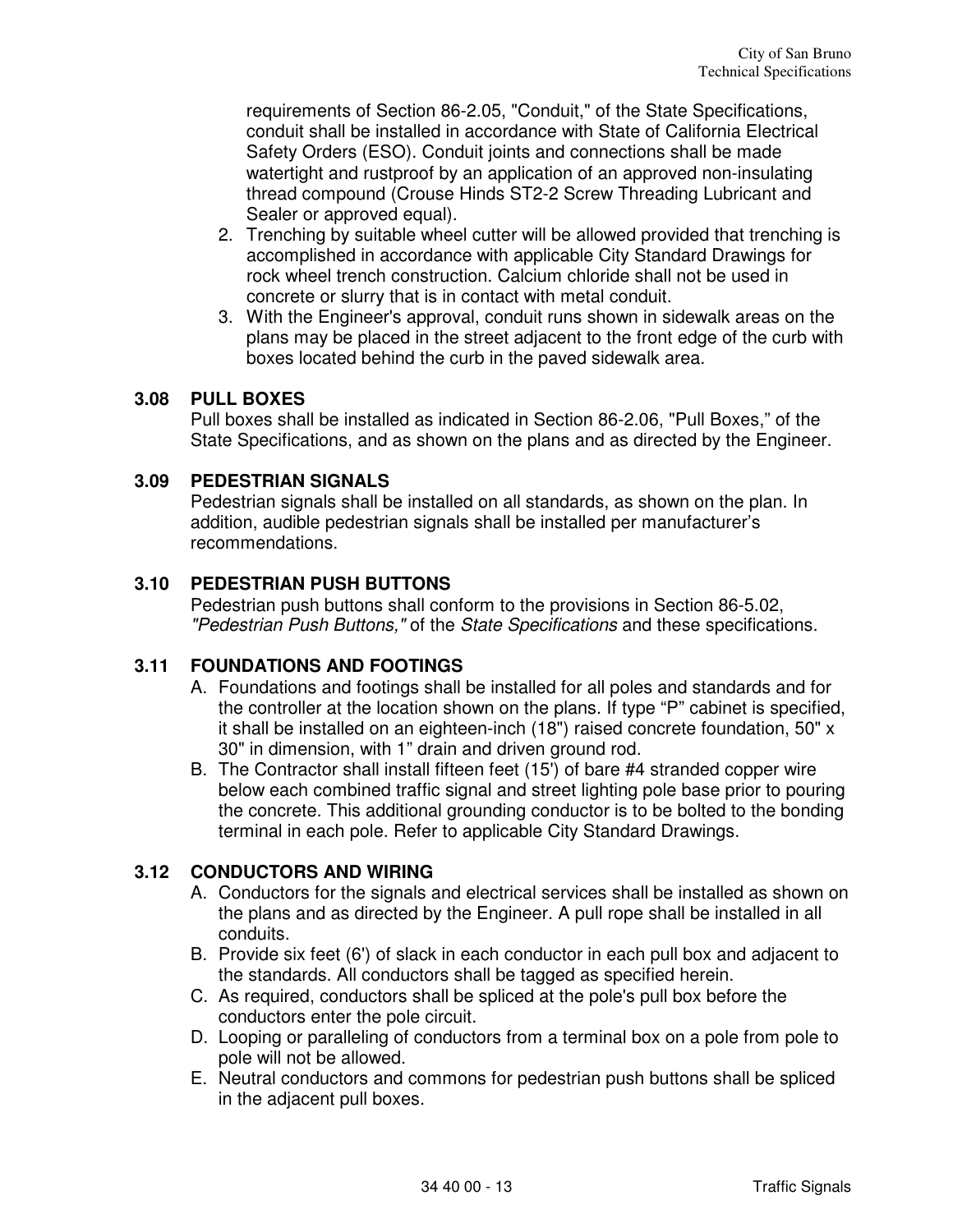- F. Service connections to the power supply will be made by the utility company. Contractor shall apply for and coordinate the same at no additional cost to the City.
- G. Conductors between pull boxes shall be the size indicated on the Plans.
- H. No conductors shall be installed until all pull boxes are set to grade and drain rock installed.
- I. Conductors shall be hand drawn into the conduit after the conduit has been completed.
- J. Immediately before drawing the conductors into the conduit, the conduit shall be cleaned, swabbed, or blown out.
- K. Conductors shall be installed without injury to insulation.
- L. Where two or more conductors are to be installed in the same conduit, all conductors shall be drawn into the conduit at the same time.
- M. If the conduit is installed in a concrete foundation, conductors shall not be installed until after the concrete has attained a compressive strength of at least one thousand pounds per square inch (1,000 psi.)

## **3.13 INTERNALLY ILLUMINATED STREET NAME SIGNS**

Perform installation in accordance with the applicable City Standard Drawings, and as directed by the Engineer.

## **3.14 UNDERGROUND ELECTRIC SERVICE**

- A. Underground electric service equipment shall be installed by the Contractor.
- B. The meter socket and circuit breaker enclosure, shall be mounted on the controller cabinet by the Contractor so that a conduit from an underground service point can be installed up the same side of the cabinet and enter the meter socket enclosure. A bushed opening shall be provided in the back, near the bottom of the circuit breaker enclosure, so that the load conductors can enter the controller cabinets.
- C. Existing signal equipment and loop detector damaged during construction operation shall be repaired and restored by the Contractor to the satisfaction of the Engineer.

## **3.15 TESTING**

- A. Testing shall conform to the provisions in Section 86-2.14, "Testing," of the State Specifications and these specifications.
- B. Where the inductive loop detector conductors are to be installed in an area that is to be resurfaced with asphalt concrete, the loop detector conductors shall be placed in slots cut in the existing pavement. The conductors shall be installed as shown on the plans. Testing of the detector loops shall conform to the requirements of Section 86-2.14B, "Field Testing," of the State Specifications and Paragraph 3.04, "Vehicle Detectors," of this Section.
- C. Section 86-2.14C, "Functional Testing," of the State Specifications is modified as follows:
- 1. "A functional test shall be made in which it is demonstrated that each and every part of the system functions as specified or intended herein prior to actual signal turn-on.
- 2. Field wiring and signal phases shall be tested by individual color display, phase by phase, prior to full connection of all field wiring and system operation.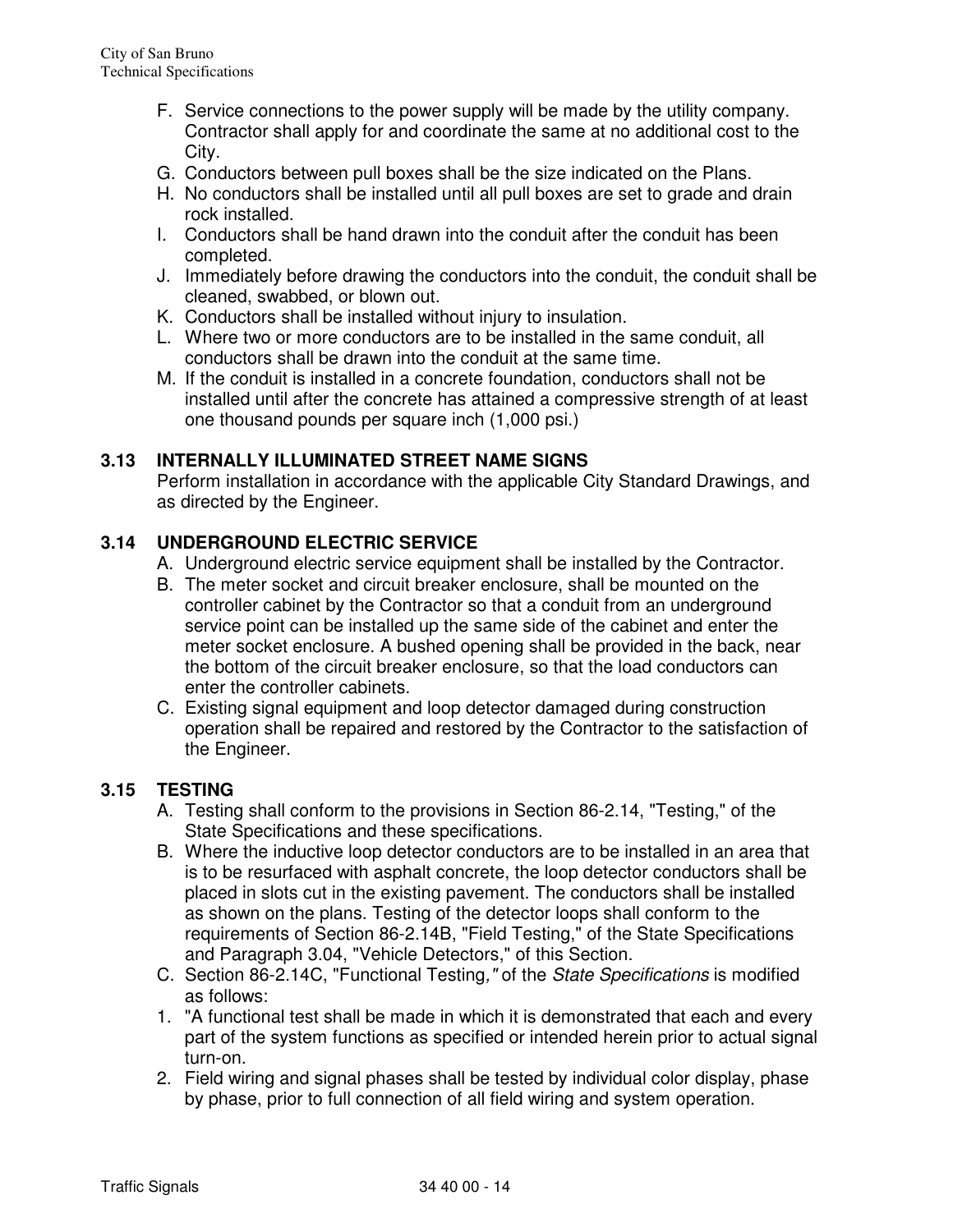- 3. The functional test for the traffic signal system shall consist of not less than five (5) working days of continuous satisfactory service. The functional test shall not begin until the entire installation is complete and in place, to include signal face alignment, in accordance with all requirements of the plans and these specifications, to the satisfaction of the Engineer.
- 4. During the five (5) working day test period, City forces will maintain the signal system. The cost of any maintenance or repair necessary, except electrical energy, shall be deducted from any monies due or to become due the Contractor. If unsatisfactory performance of the system develops, the conditions shall be corrected and the test shall be repeated again until the five (5) working days of continuous satisfactory performance is obtained.
- 5. The test schedule shall be as approved by the Engineer. A shutdown of the electrical system resulting from damage caused by public traffic, from a power interruption, or from unsatisfactory performance of City-furnished materials shall not constitute discontinuity of the functional test.
- 6. Upon successful completion of the five (5) working day field test and throughout the remainder of the construction period and during the guarantee period, the Contractor shall replace or repair defective parts or equipment within seventytwo (72) hours of being notified of such defective condition and provide such maintenance and repair assistance to the City as may be reasonably necessary."

-END OF SECTION-